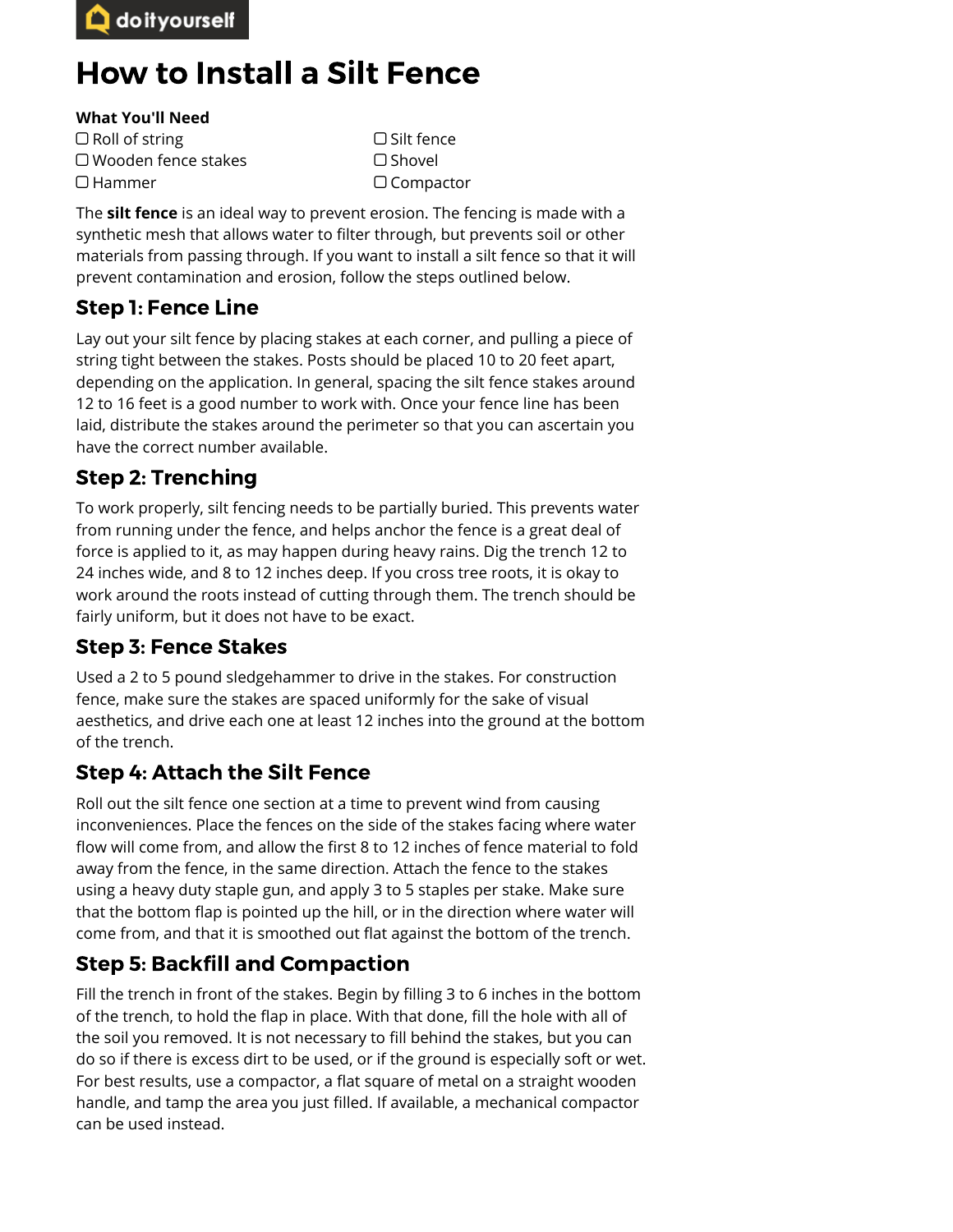# *Silt Fence Installation Step-by-Step*



*Stake driven into ground 1' - 2' depending on site*

*View Prepare a stormwater pollution prevention plan. Set up silt fences according to terrain, soil and run-off consideration. Prevent soil migration by decreasing soil exposure, steep unvegetated slopes and construction time. Revegetate as soon as possible in the SAME SEASON.*

*Moniter integrity of installed silt fence and remove sediment before it reaches 1/3 the height of the silt fence. It is especially important to moniter during and after rain and break-up events.*